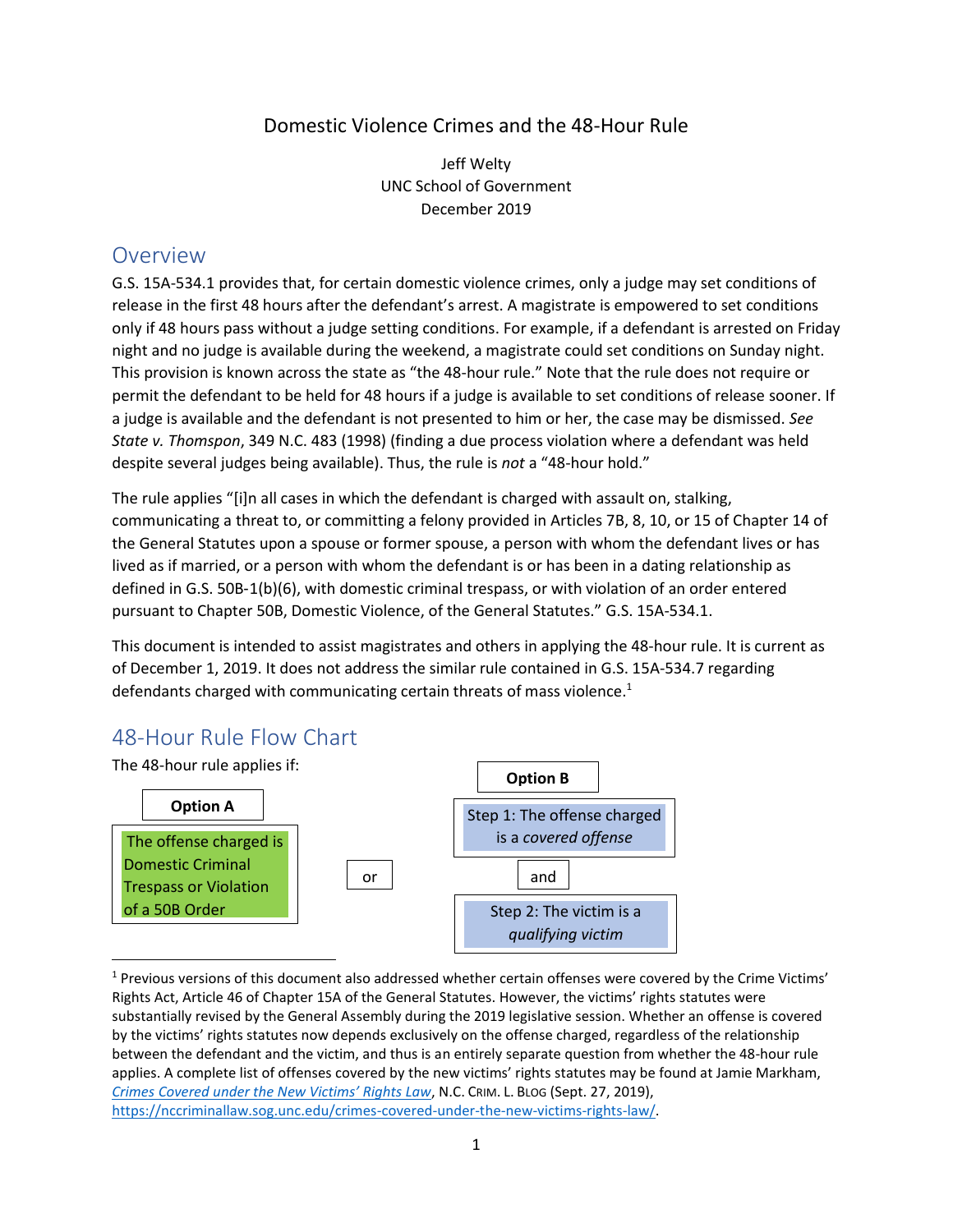# Option A: When the offense charged is domestic criminal trespass or violation of a 50B order

The 48-hour rule *always* applies when the defendant is charged with

- G.S. 14-134.3: Domestic criminal trespass
- G.S. 50B-4.1: Violation of valid protective order (note that although G.S. 50B-4.1 addresses violations of both North Carolina protective orders and out-of-state orders, G.S. 15A-534.1 applies only to defendants charged with "violation of an order entered pursuant to Chapter 50B," i.e., to defendants charged with violating North Carolina protective orders)

When one of these crimes is charged, no further inquiry into the relationship between the defendant and the victim is required.

# Option B: When there is a covered offense and a qualifying victim

The 48-hour rule also applies when the defendant is charged with committing what this paper will call a *covered offense* against what this paper will call a *qualifying victim*. Both a covered offense and a qualifying victim are required for the rule to apply. This paper will address the existence of a covered offense as step 1 of the analysis, then will proceed to address the existence of a qualifying victim as step 2.

## Step 1: Covered offenses

Covered offenses include charges of "assault on, stalking, communicating a threat to, or committing a felony provided in Articles 7B, 8, 10, or 15 of Chapter 14 of the General Statutes upon" a victim. G.S. 15A-534.1. A list of each offense that is covered by the statute is below, organized by the word or clause within G.S. 15A-534.1 that covers the offense.

#### Assaults

The 48-hour rule applies to "assault[s]."<sup>2</sup> Many assault crimes are contained in Article 8 of Chapter 14 of the General Statutes, and the 48-hour rule also applies to all "felon[ies] provided in Article . . . 8," so the list of assault crimes set forth below is partly redundant with the list of felonies contained in Article 8 that is set forth later in this document.

The list below includes many assault crimes that are unlikely to arise in a domestic violence context and normally will not involve a qualifying victim. For example, G.S. 14-16.6 makes it unlawful to assault certain executive, legislative, and court officials "because of the exercise of that officer's duties." Such an assault normally will be committed by a disgruntled citizen with no personal relationship to the official in question. But the offense is an assault crime and therefore is a covered offense under the terms of the 48-hour rule, so it is included below. $3$ 

<sup>2</sup> Is sexual battery, G.S. 14-27.33, an "assault"? Probably not under *State v. Corbett*, 196 N.C. App. 508 (2009) (ruling in part that "assault is not a lesser included offense of sexual battery"). *But see In re K.C.,* 226 N.C. App. 452 (2013) (stating, in the course of finding insufficient evidence of sexual battery but sufficient evidence of simple assault, that "[a] battery always includes an assault").

 $3$  It is possible to imagine unusual circumstances under which the offense would involve a qualifying victim. For example, suppose that a district court judge finds a DWI defendant guilty and imposes an active sentence. The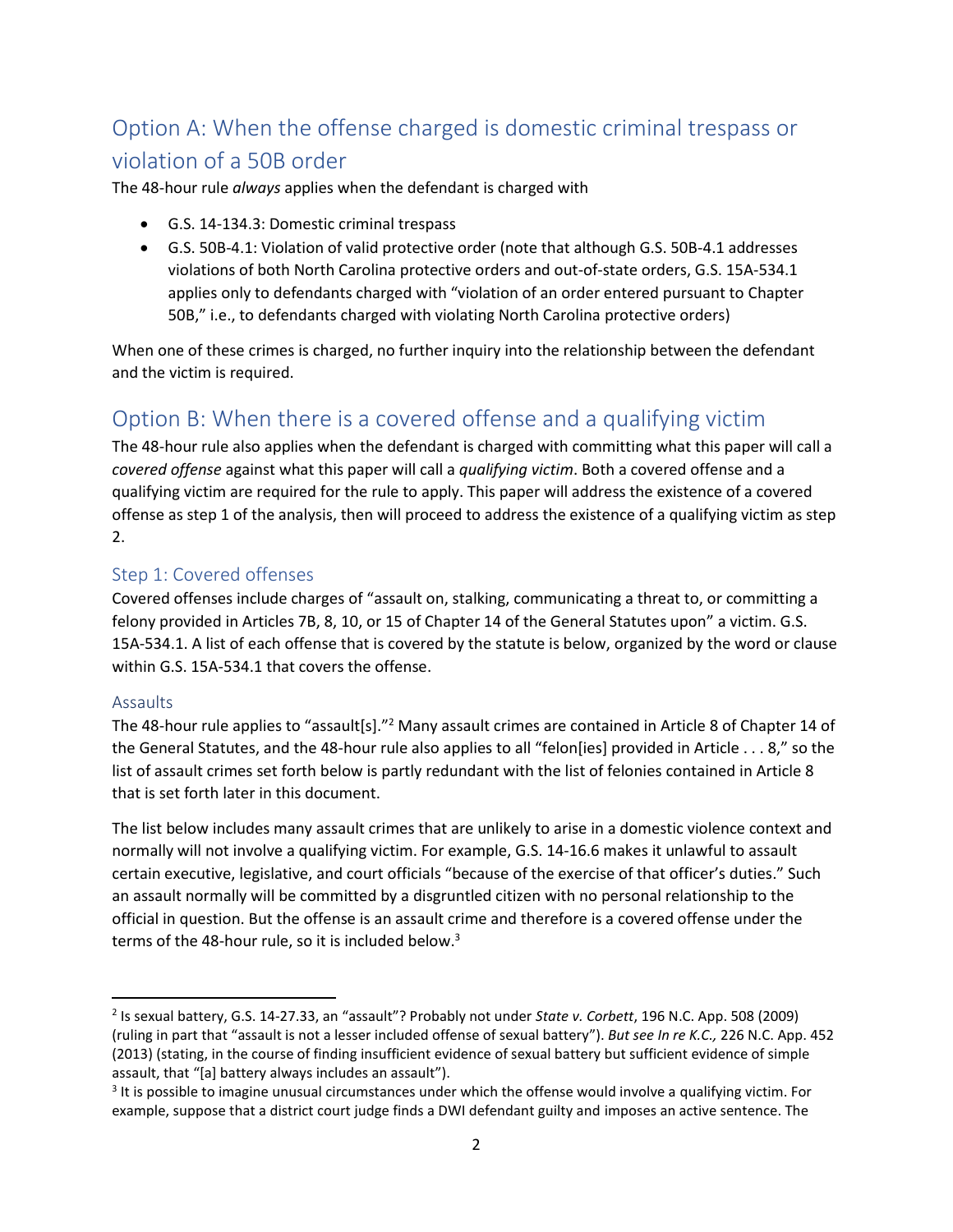- G.S. 14-16.6: Assault on executive, legislative, or court officer (including with a firearm and inflicting serious bodily injury)
- G.S. 14-23.5: Assault inflicting serious bodily injury on an unborn child (note that it appears to be impossible for an unborn child to be a qualifying victim, but the statute requires "a battery on the mother of the unborn child," and the mother could be a qualifying victim)
- G.S. 14-23.6: Battery on an unborn child (same note as for G.S. 14-23.5)
- G.S. 14-28: Malicious castration (it is not entirely clear whether this is an assault crime; the statute does not require an "assault" but it does appear to require unconsented contact; in any event, this is a covered offense because it is a felony in Article 8 of Chapter 14)
- G.S. 14-29: Castration or other maiming without malice aforethought (it is not entirely clear whether this is an assault crime; the statute does not require an "assault" but it does appear to require unconsented contact; in any event, this is a covered offense because it is a felony in Article 8 of Chapter 14)
- G.S. 14-30: Malicious maiming (it is not entirely clear whether this is an assault crime; the statute does not require an "assault" but it does appear to require unconsented contact; in any event, this is a covered offense because it is a felony in Article 8 of Chapter 14)
- G.S. 14-30.1: Malicious throwing of corrosive acid or alkali (it is not entirely clear whether this is an assault crime; the statute does not require an "assault" but it does appear to require unconsented contact; in any event, this is a covered offense because it is a felony in Article 8 of Chapter 14)
- G.S. 14-31: Maliciously assaulting in a secret manner
- G.S. 14-32: Felonious assault with deadly weapon with intent to kill or inflicting serious injury
- G.S. 14-32.1: Assaults on individuals with a disability
- G.S. 14-32.2: Patient abuse and neglect (includes several gradations depending on the defendant's intent and the severity of the injury inflicted; it is not entirely clear whether this is an assault crime; the statute does not require an "assault" but it does require physical abuse; in any event, this is a covered offense because it is a felony in Article 8 of Chapter 14)
- G.S. 14-32.3: Domestic abuse, neglect, and exploitation of disabled or elder adults (note that "assault" is one way of establishing the element of abuse but not the only way, so the assault provisions of the 48-hour rule might apply to some offenses under this statute but not others; in any event, this is a covered offense because it is a felony in Article 8 of Chapter 14)
- G.S. 14-32.4: Assault inflicting serious bodily injury; strangulation
- G.S. 14-33: Misdemeanor assaults, batteries, and affrays, simple and aggravated (this statute includes simple assault, assault inflicting serious injury, assault on a female, and assault on a child under 12, as well as several other assault offenses less likely to arise in a domestic violence context)
- G.S. 14-33.2: Habitual misdemeanor assault
- G.S. 14-34: Assaulting by pointing gun
- G.S. 14-34.1: Discharging certain barreled weapons or a firearm into occupied property (includes several gradations; it is not entirely clear whether this is an assault crime; the statute does not require an "assault" but it does require discharging a firearm into occupied property, which

defendant is angry and assaults the judge. If, years ago, the defendant and the judge had engaged in a dating relationship, the 48-hour rule would apply.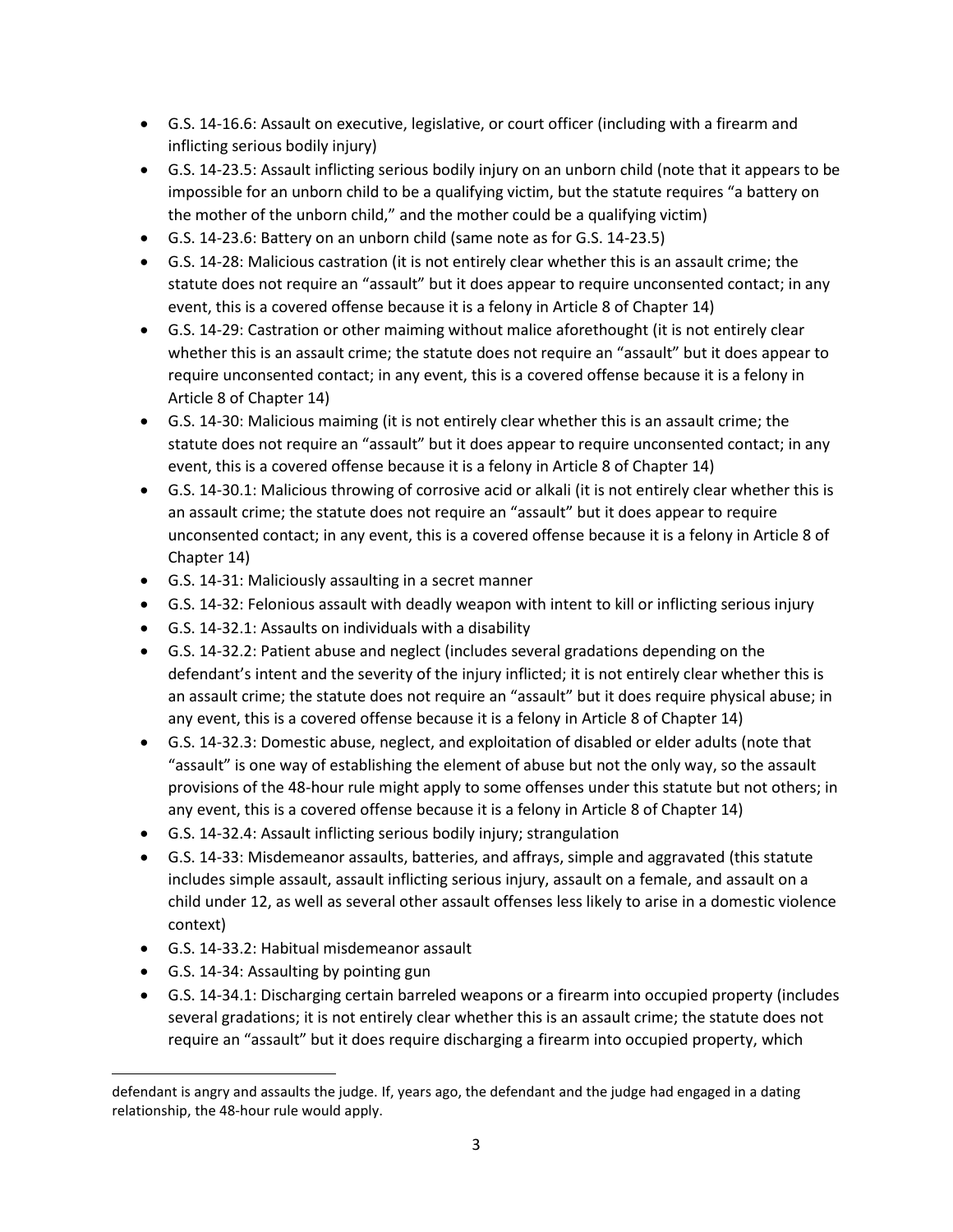arguably inherently amounts to an assault; in any event, this is a covered offense because it is a felony in Article 8 of Chapter 14)

- G.S. 14-34.2: Assault with a firearm or other deadly weapon upon governmental officers or employees, company police officers, or campus police officers
- G.S. 14-34.5: Assault with a firearm on a law enforcement, probation, or parole officer, or on a member of the North Carolina National Guard, or on a person employed at a State or local detention facility
- G.S. 14-34.6: Assault or affray on a firefighter, an emergency medical technician, medical responder, and hospital personnel
- G.S. 14-34.7: Certain assaults on a law enforcement, probation, or parole officer, or on a member of the North Carolina National Guard, or on a person employed at a State or local detention facility
- G.S. 14-34.9: Discharging a firearm from within an enclosure (it is not entirely clear whether this is an assault crime; the statute does not require an "assault" but it does require discharging a firearm toward a person; in any event, this is a covered offense because it is a felony in Article 8 of Chapter 14)
- G.S. 14-34.10: Discharge firearm within enclosure to incite fear (it is not entirely clear whether this is an assault crime; the statute does not require an "assault" but it does require discharging a firearm with the intent to incite fear in another person; in any event, this is a covered offense because it is a felony in Article 8 of Chapter 14)
- G.S. 14-288.9: Assault on emergency personnel

#### **Stalking**

The only offense that is clearly covered under this provision is

• G.S. 14-277.3A: Stalking

A frequent question is whether cyberstalking, as defined in G.S. 14-196.3, is a covered offense*.* At least under most circumstances, it probably is not for the reasons given in Jeff Welty, *[Cyberstalking and the](https://nccriminallaw.sog.unc.edu/cyberstalking-and-the-48-hour-rule/)  [48-Hour Rule](https://nccriminallaw.sog.unc.edu/cyberstalking-and-the-48-hour-rule/)*, N.C. CRIM. L. BLOG (Nov. 28, 2012), [https://nccriminallaw.sog.unc.edu/cyberstalking-and](https://nccriminallaw.sog.unc.edu/cyberstalking-and-the-48-hour-rule/)[the-48-hour-rule/.](https://nccriminallaw.sog.unc.edu/cyberstalking-and-the-48-hour-rule/)

#### **Communicating threats**

As with the list of assault crimes, above, the list below includes several offenses that are unlikely to arise in a domestic violence context and normally will not involve a qualifying victim.

- G.S. 14-16.7: Threats against executive, legislative, or court officers
- G.S. 14-277.1: Communicating threats
- G.S. 14-277.6: Communicating a threat of mass violence on educational property<sup>4</sup>
- G.S. 14-277.7: Communicating a threat of mass violence at a place of religious worship<sup>5</sup>

<sup>4</sup> Note that when charging this offense, the 48-hour rule set forth in G.S. 15A-534.7 will apply regardless of whether there is a qualifying victim.

<sup>5</sup> Note that when charging this offense, the 48-hour rule set forth in G.S. 15A-534.7 will apply regardless of whether there is a qualifying victim.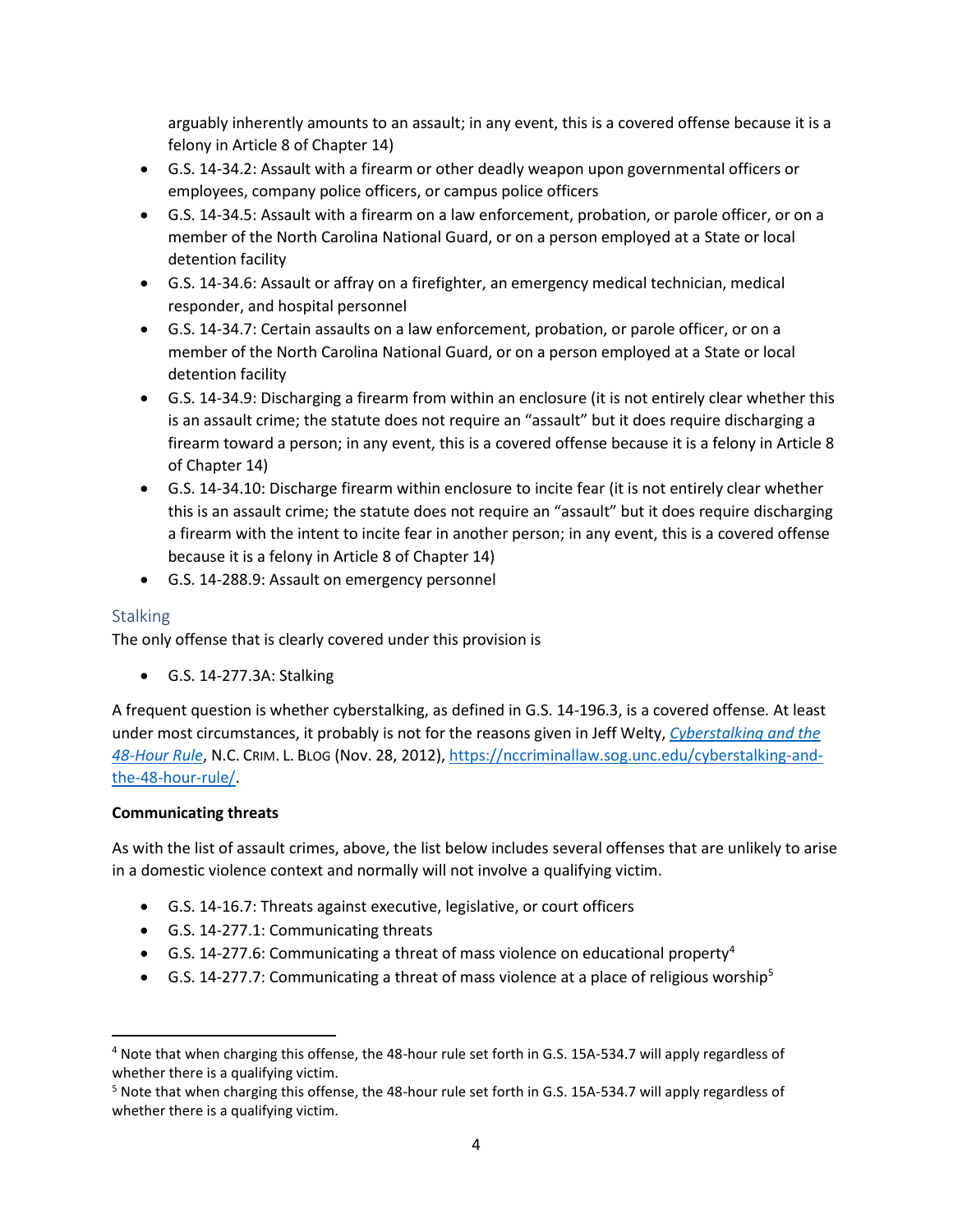• G.S. 14-394: Anonymous or threatening letters, mailing or transmitting

A frequent question is whether harassing phone calls, as defined in G.S. 14-196, is a covered offense*.* At least under most circumstances, it probably is not as discussed in Jeff Welty, *[Cyberstalking and the 48-](https://nccriminallaw.sog.unc.edu/cyberstalking-and-the-48-hour-rule/) [Hour Rule](https://nccriminallaw.sog.unc.edu/cyberstalking-and-the-48-hour-rule/)*, N.C. CRIM. L. BLOG (Nov. 28, 2012), [https://nccriminallaw.sog.unc.edu/cyberstalking-and-the-](https://nccriminallaw.sog.unc.edu/cyberstalking-and-the-48-hour-rule/)[48-hour-rule/.](https://nccriminallaw.sog.unc.edu/cyberstalking-and-the-48-hour-rule/)

## Felonies in Article 7B ("Rape and Other Sex Offenses")

The following felonies are contained in Article 7B. As with several other categories of offenses addressed in this paper, some crimes on this list may be unlikely to involve a qualifying victim and so may rarely require the application of the 48-hour rule.

- G.S. 14-27.21: First-degree forcible rape
- G.S. 14-27.22: Second-degree forcible rape
- G.S. 14-27.23: Statutory rape of a child by an adult
- G.S. 14-27.24: First-degree statutory rape
- G.S. 14-27.25: Statutory rape of person who is 15 years of age or younger
- G.S. 14-27.26: First-degree forcible sexual offense
- G.S. 14-27.27: Second-degree forcible sexual offense
- G.S. 14-27.28: Statutory sexual offense with a child by an adult
- G.S. 14-27.29: First-degree statutory sexual offense
- G.S. 14-27.30: Statutory sexual offense with a person who is 15 years of age or younger
- G.S. 14-27.31: Sexual activity by a substitute parent or custodian
- G.S. 14-27.32: Sexual activity with a student

#### Felonies in Article 8 ("Assaults")

The following felonies are contained in Article 8. As noted above, many of these crimes are also assault offenses, making this list partly duplicative of the above list of assault crimes. As with several other categories of offenses addressed in this paper, some crimes on this list may be unlikely to involve a qualifying victim and so may rarely require the application of the 48-hour rule.

- G.S. 14-28: Malicious castration
- G.S. 14-29: Castration or other maiming without malice aforethought
- G.S. 14-30: Malicious maiming
- G.S. 14-30.1: Malicious throwing of corrosive acid or alkali
- G.S. 14-31: Maliciously assaulting in a secret manner
- G.S. 14-32: Felonious assault with deadly weapon with intent to kill or inflicting serious injury
- G.S. 14-32.1: Assaults on individuals with a disability (note, not all offenses defined in this statute are felonies)
- G.S. 14-32.2: Patient abuse and neglect
- G.S. 14-32.3: Domestic abuse, neglect, and exploitation of disabled or elder adults
- G.S. 14-32.4: Assault inflicting serious bodily injury; strangulation
- G.S. 14-33.2: Habitual misdemeanor assault
- G.S. 14-34.1: Discharging certain barreled weapons or a firearm into occupied property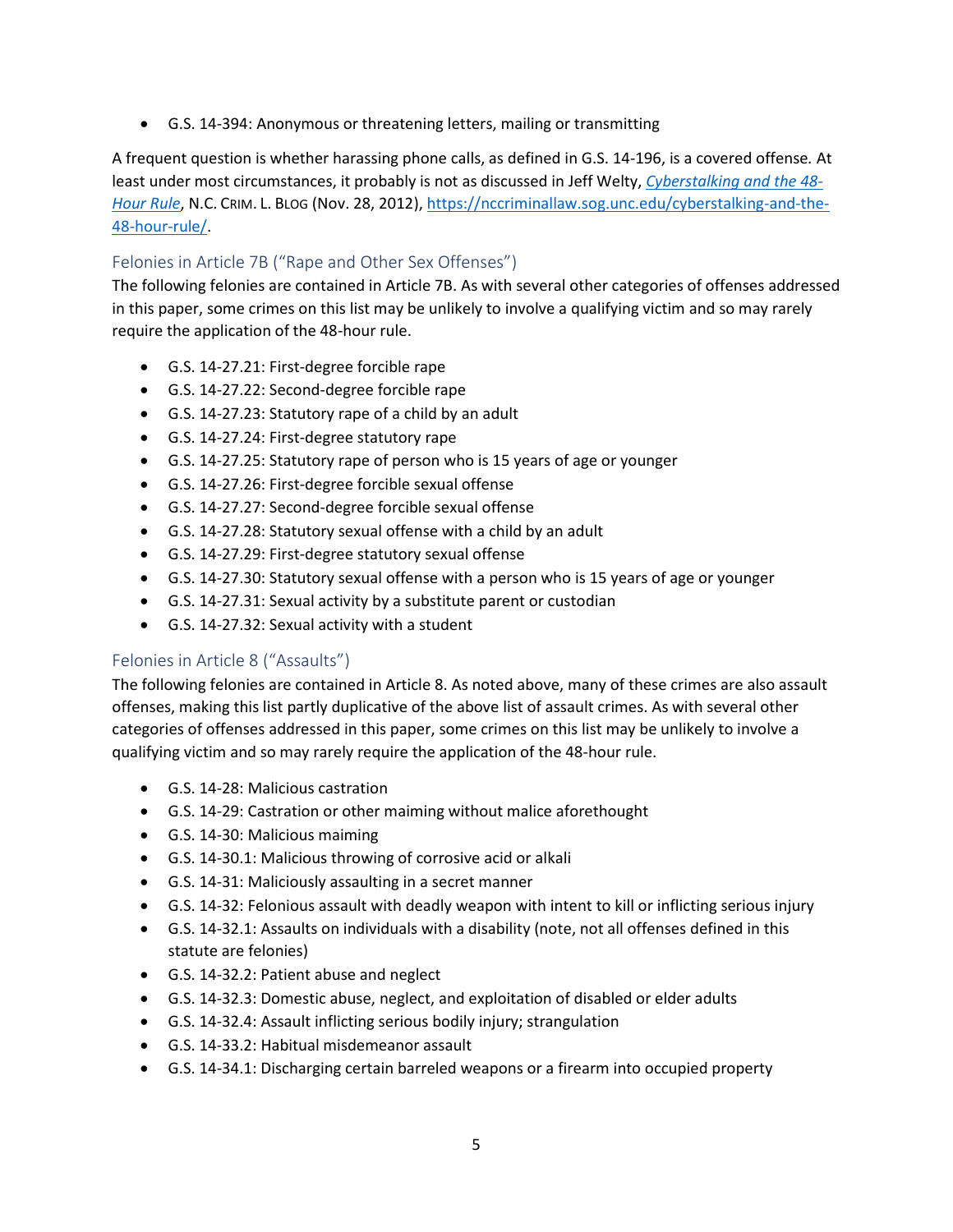- G.S. 14-34.2: Assault with a firearm or other deadly weapon upon governmental officers or employees, company police officers, or campus police officers
- G.S. 14-34.4: Adulterated or misbranded food, drugs, or cosmetics; intent to cause serious injury or death; intent to extort
- G.S. 14-34.5: Assault with a firearm on a law enforcement, probation, or parole officer, or on a member of the North Carolina National Guard, or on a person employed at a State or local detention facility
- G.S. 14-34.6: Assault or affray on a firefighter, an emergency medical technician, medical responder, and hospital personnel
- G.S. 14-34.7: Certain assaults on a law enforcement, probation, or parole officer, or on a member of the North Carolina National Guard, or on a person employed at a State or local detention facility
- G.S. 14-34.9: Discharging a firearm from within an enclosure
- G.S. 14-34.10: Discharge firearm within enclosure to incite fear

## Felonies in Article 10 ("Kidnapping and Abduction")

The following felonies are contained in Article 10. As with several other categories of offenses addressed in this paper, some crimes on this list may be unlikely to involve a qualifying victim and so may rarely require the application of the 48-hour rule.

- G.S. 14-39: Kidnapping
- G.S. 14-41: Abduction of children
- G.S. 14-43.3: Felonious restraint

## Felonies in Article 15 ("Arson and Other Burnings")

The following felonies are contained in Article 15. As with several other categories of offenses addressed in this paper, some crimes on this list may be unlikely to involve a qualifying victim and so may rarely require the application of the 48-hour rule. Additionally, for several of the offenses in this Article, it may be difficult to determine whether the offense was committed "upon" a qualifying victim because the principal target of the offense is property, not a person. For example, if A burns B's residence, has A committed an offense "upon" B? What if A burns a residence that does not belong to B but B is injured in the fire? There is no case law explaining when an arson offense is committed "upon" a person for purposes of G.S. 15A-534.1.

- G.S. 14-58: Punishment for arson (note that this statute defines the punishment class for firstand second-degree arson; perhaps an argument could be made that because arson is a common law offense, arson is not a "felony provided in" Article 15 notwithstanding this statute; no case law addresses this issue)
- G.S. 14-58.2: Burning of mobile home, manufactured-type house or recreational trailer home
- G.S. 14-59: Burning of certain public buildings
- G.S. 14-60: Burning of schoolhouses or buildings of educational institutions
- G.S. 14-61: Burning of certain bridges and buildings
- G.S. 14-62: Burning of certain buildings
- G.S. 14-62.1: Burning of building or structure in process of construction
- G.S. 14-62.2: Burning of churches and certain other religious buildings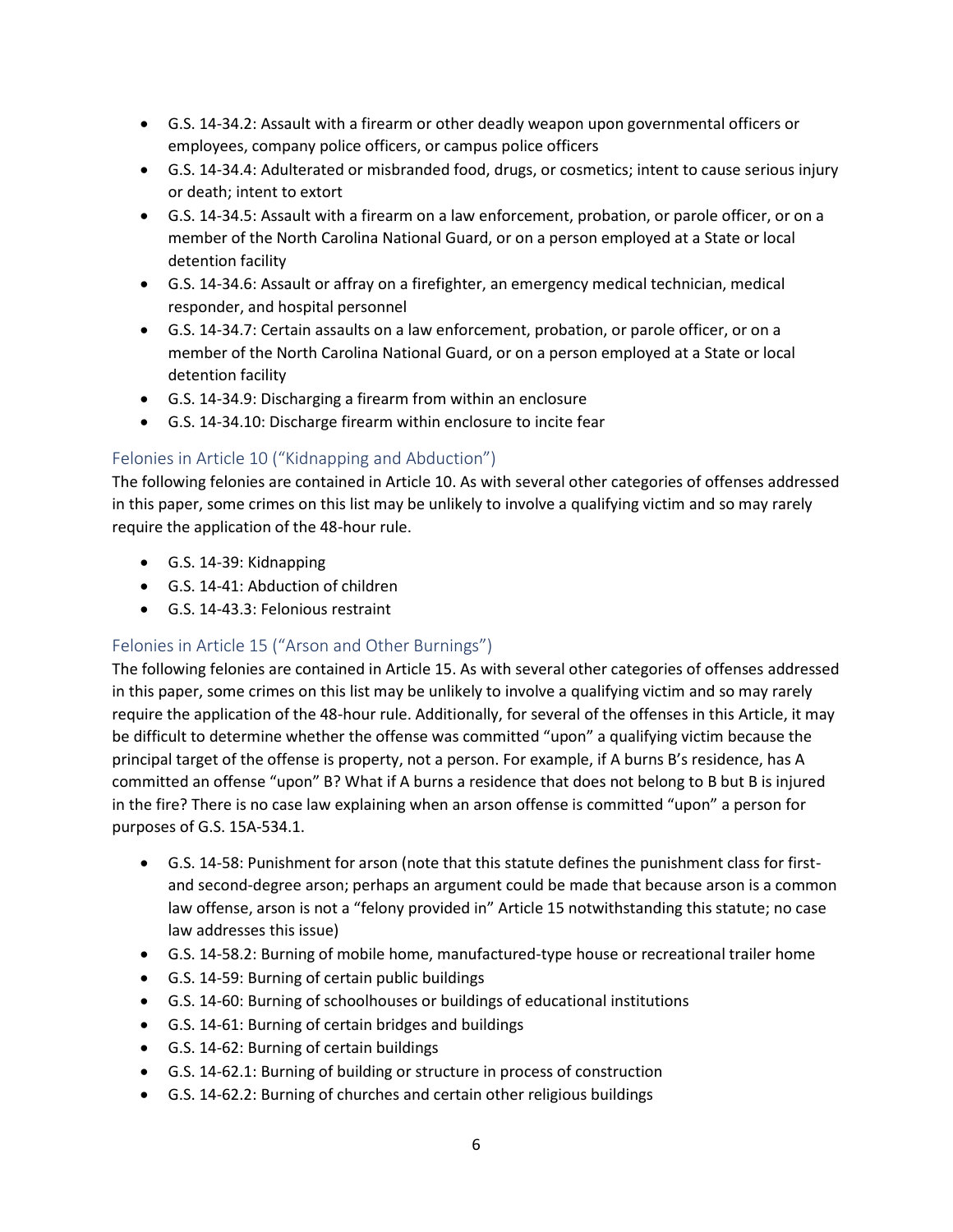- G.S. 14-63: Burning of boats and barges
- G.S. 14-64: Burning of ginhouses and tobacco houses
- G.S. 14-65: Fraudulently setting fire to dwelling houses
- G.S. 14-66: Burning of personal property
- G.S. 14-67.1: Burning other buildings
- G.S. 14-67.2: Burning caused during commission of another felony
- G.S. 14-69.1: Making a false report concerning destructive device
- G.S. 14-69.2: Perpetrating hoax by use of false bomb or other device
- G.S. 14-69.3: Arson or other unlawful burning that results in serious bodily injury to a firefighter, law enforcement officer, fire investigator, or emergency medical technician

## Step 2: Qualifying victims

If a defendant is charged with a covered offense, the applicability of the 48-hour rule depends on the existence of a qualifying victim*.* The statute provides that such a victim is "a spouse or former spouse [of the defendant], a person with whom the defendant lives or has lived as if married, or a person with whom the defendant is or has been in a dating relationship as defined in G.S. 50B-1(b)(6)." Thus, a qualifying victim must have one of the following relationships to the defendant:

- *Spouse.* Presumably this applies when the victim and the defendant are legally married, even if separated or in the process of divorce.
- *Former spouse.* There is no time limit in the statute, so this provision appears to apply even if the defendant and the victim divorced years or decades ago.
- *Person with whom the defendant lives as if married.* Although this term is not defined in the statute, presumably this provision applies when the victim and the defendant live together and have a romantic or sexual relationship.
- *Person with whom the defendant has lived as if married.* As with the category "former spouse," there is no time limit in the statute regarding when the defendant and the victim must have lived together.
- *Person with whom the defendant is in a dating relationship as defined in G.S. 50B-1(b)(6).* Under G.S. 50B-1(b)(6), a "a dating relationship is one wherein the parties are romantically involved over time and on a continuous basis during the course of the relationship. A casual acquaintance or ordinary fraternization between persons in a business or social context is not a dating relationship."
- *Person with whom the defendant has been in a dating relationship as defined in G.S. 50B-1(b)(6).* Again, there is no time limit in the statute regarding when the dating relationship must have existed.

It is not relevant whether the defendant and the victim are the same sex or different sexes. Persons of the same sex or of different sexes may be "spouses," may "live together as if married," and may have a "dating relationship." Confusion sometimes arises on this point because of the reference to G.S. 50B-1(b)(6). If one looks at G.S. 50B-1(b) generally, rather than at (b)(6) specifically, one might focus on the definition of the term "personal relationship." G.S. 50B-1(b)(6) states that a "personal relationship" includes: